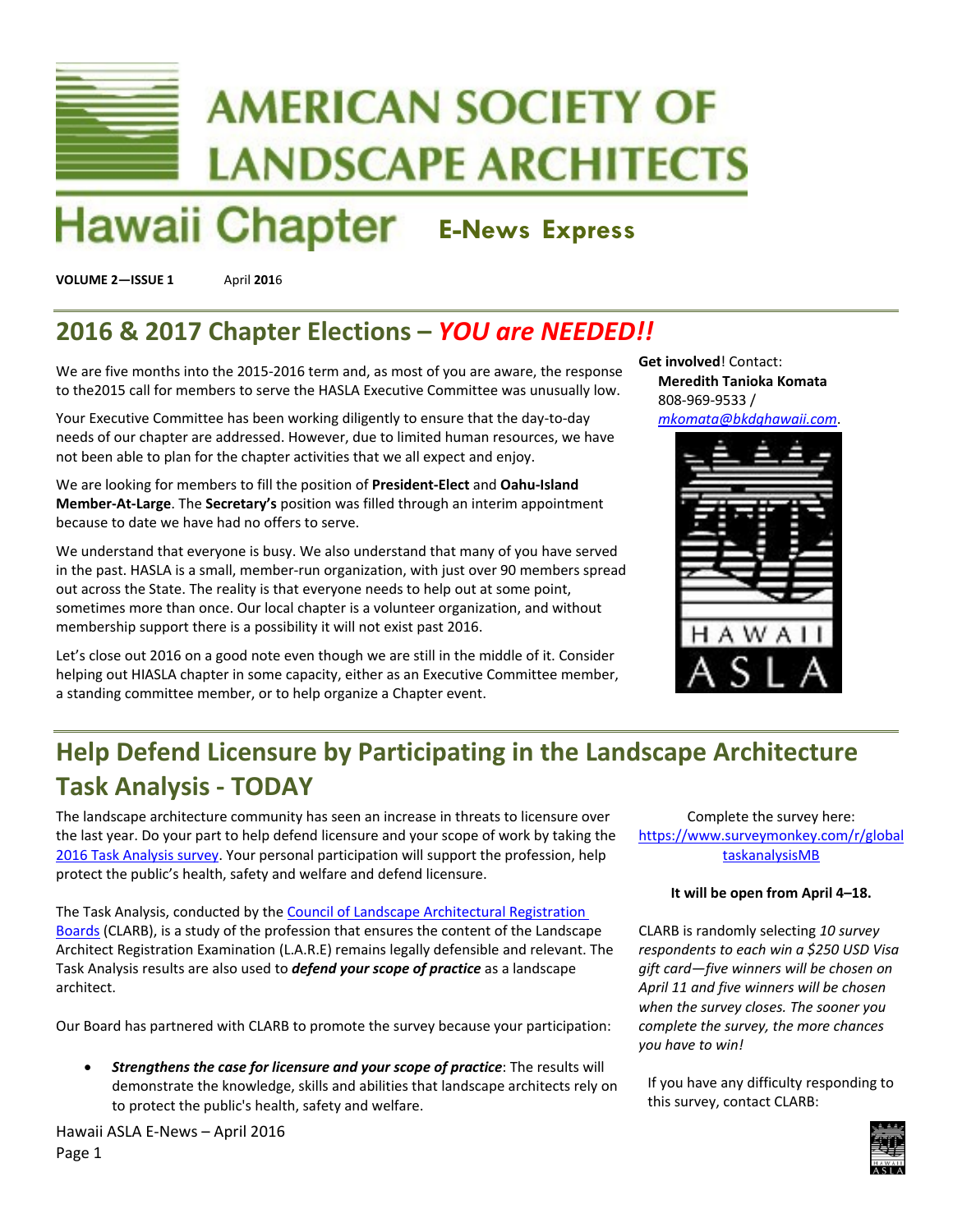- *Ensures all critical aspects of licensed practice are recognized*: As the scope of practice of a landscape architect evolves so should the licensure exam. Your input helps ensure the exam stays defensible and relevant.
- *Ensures that your voice is heard*: Provides you with an opportunity to inform the knowledge, skills and abilities required to protect the public as a licensed landscape architect, and ensures that the voice of your state's landscape architects is represented in the research.
- *Requires only 30 minutes* of your time to complete the survey but will have a great effect on our profession.

### **Advocacy & Community Outreach**

Kyle Sasaki is the appointed HIASLA representative to ASLA National Advocacy efforts.

Of note for chapter members is that here have been quite a few states with threats of deregulation the past several years, with more coming. ASLA's concern, and yours should be, is that deregulation means less government. As landscape architects we are often grouped with other unrelated professions. For the most part legislators don't understand what we do. There is a lot of misunderstanding of the profession's efforts to ensure public health, safety, welfare, and the overall economic benefits to communities.

Following is a list of community outreach and advocacy activities that have happened or are in progress so far in 2016:

- **Complete Streets Bill** (SRC No. 41 and SR No.19) public comments provided (February 2016)
- **OahuMPO ORTP 2040** public comments provided (March 2016)
- **West Maui Greenway** Charrette with NPS‐RTCA (March 2016)
- **GI/LID (Green Infrastructure and Low Impact Development in Hawai'i) – on‐ going with SOEST/NOAA with two‐day workshop to be held in August.**

#### **Licensure & Continuing Education**

**Joel Kurokawa** is in first term as landscape architect representative to the Hawaii Engineer, Architect, Surveyor & Landscape Architect Licensing Board (EASLA). **Ben Lee** was recently appointed by Governor Ige. Thank you gentlemen for stepping up to represent the profession and the members of the chapter who are licensed here in Hawaii!

Contact EASLA: http://cca.hawaii.gov/pvl/boards/engi neer/

#### **ExComm continues monthly meeting at AIA‐CFA – Honolulu**

The Executive Committee continued its agreement with the Honolulu AIA Chapter ‐ Center for Architecture to hold the monthly ExComm meetings at the Fort Street Mall space. The three main advantages with using their office is to strengthen ties between ASLA and the AIA, the location is walking distance for the majority of the members, and it allows us to conference with our Neighbor Island members as well as any member who wishes to attend our monthly meeting.

If you are interested in attending, Please contact Liz Fischer, ASLA for more information.

**ExComm meetings: 2nd Tuesday Montly from 11:30 to 1:00 PM.**

*All members are WECLOMED to attend!!!*



AIA Center for Architecture 828 Fort Street Mall, # 100 Honolulu HI 96813



#### acadle@proftesting.com /

(800‐330‐3776.

**Get involved**! Contact: **Kyle Sasaki** 808.447.5955 /

kyles@kiconcepts.com

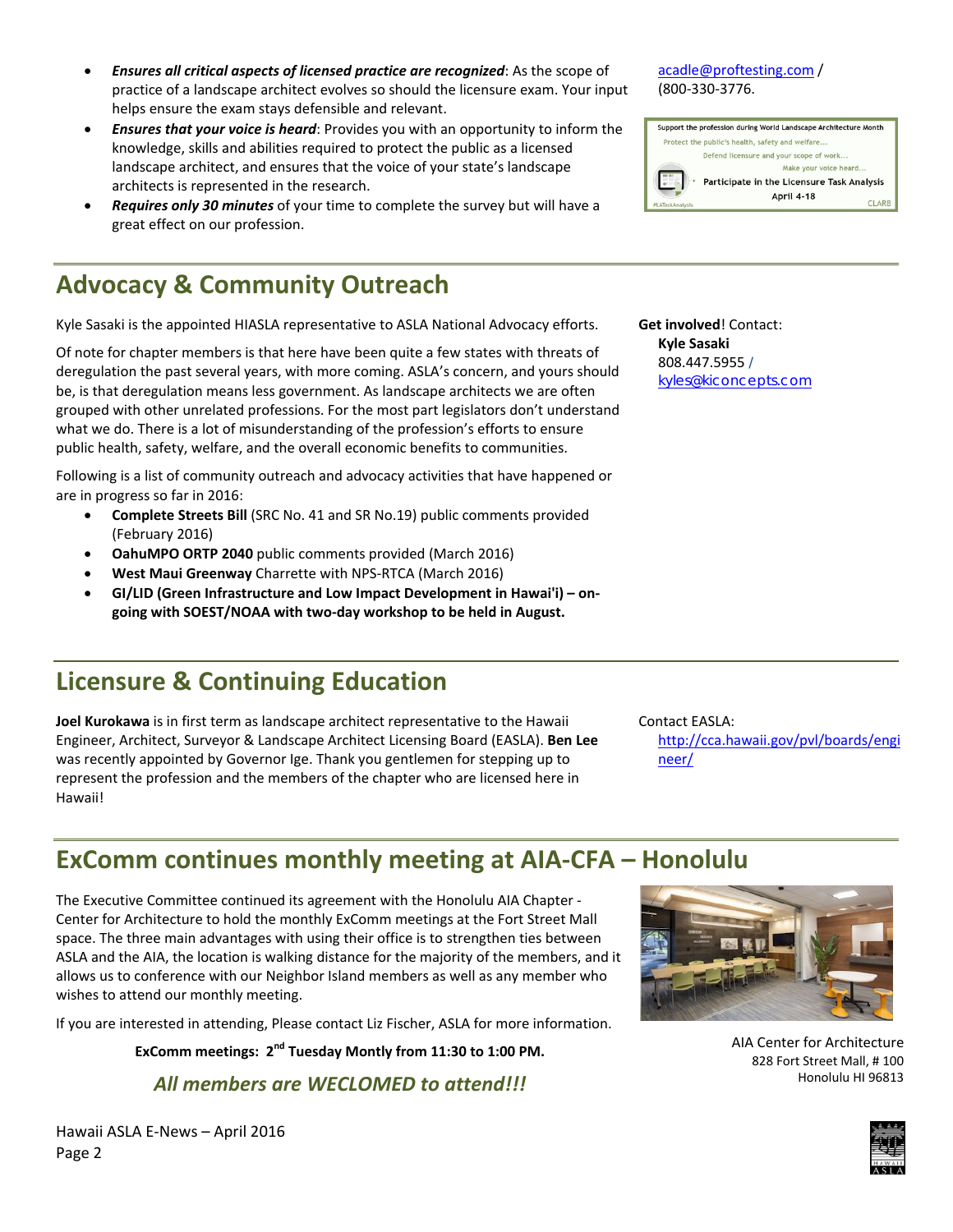### **HIASLA Constitution & Bylaws Update 2016**

The ASLA Board of Trustees is voting on proposed changes to the national organization's Constitution and Bylaws at the midyear meeting in May.

To prepare for the potential changes, last year's ExComm reviewed the current HIASLA Constitution and Bylaws *(click the image to open the respective PDF)* and noted the need for an update. Each member is encouraged to review these documents which were last updated in 2004 and become familiar with them. Those who are interested in helping to update them should contact Joel Kurokawa,

| <b>Constant length professor management</b><br>patients of the country of the country of<br><b>MARINEZ ARE A TAX FROM A LICE ARE</b><br>COLORED AND COMPANY CONTROL<br>$\sim$<br><b>STATE</b><br>a transfer dealer and the second<br><b>Michael Architecture</b><br><b>BUSINESS AND A REPORT OF A REPORT OF A STATE OF A REAL PROPERTY.</b><br>The first product state and the product of the product of the second<br>on the same at a control of the same<br>the course the property state of the bank<br><b>INTO A REPORT OF STATISTICS</b><br>____<br>the district in course to be less one does not to the course of the course<br>the first of the court of the column result in the column result of<br><b><i>CARD CARD IN THE</i></b><br>LAW LIGHT THE STATE CAPTURE SHAPE CRIMINAL<br>Constitution of the Constitution of the Constitution Constitution of<br><b>CONTRACTOR</b><br><b>NOW IN THE REPORT OF A REPORT FOR THE REPORT OF A REPORT OF A REPORT OF A REPORT OF A REPORT OF A REPORT OF A REPORT OF A REPORT OF A REPORT OF A REPORT OF A REPORT OF A REPORT OF A REPORT OF A REPORT OF A REPORT OF A REP</b><br><b>EX-RECREATED FOR PERSONAL PROPERTY</b><br>and a fact that the part will a fact that<br>A first charter better some the first that the price about 10<br>parents of a structure to the fact<br><b>HI ASLA Constitution (2004)</b><br>Arrested Marketing<br>HI ASLA Bylaws (2004)<br><b>Dealer State</b><br>payment in one applicable to |
|-------------------------------------------------------------------------------------------------------------------------------------------------------------------------------------------------------------------------------------------------------------------------------------------------------------------------------------------------------------------------------------------------------------------------------------------------------------------------------------------------------------------------------------------------------------------------------------------------------------------------------------------------------------------------------------------------------------------------------------------------------------------------------------------------------------------------------------------------------------------------------------------------------------------------------------------------------------------------------------------------------------------------------------------------------------------------------------------------------------------------------------------------------------------------------------------------------------------------------------------------------------------------------------------------------------------------------------------------------------------------------------------------------------------------------------------------------------------------------|
|                                                                                                                                                                                                                                                                                                                                                                                                                                                                                                                                                                                                                                                                                                                                                                                                                                                                                                                                                                                                                                                                                                                                                                                                                                                                                                                                                                                                                                                                               |

On a related note: Past ASLA National President, Parliamentarian, and Constitution and Bylaws Committee Chair, Donald Leslie, FASLA, died last month. For those who knew him, he was key to keeping passionate order in BOT meetings and a wise advisor to all.

### **HIASLA 2016 Strategic Plan**

In 2015 the HIASLA ExComm took the first steps to revitalize chapter operations by drafting a strategic plan with a new vision for the chapter. Here are the proposed vision and the chapter's adopted management and operational structure.

#### **Proposed Hawaii Chapter Vision**

Be the leaders to enhance and preserve (malama) Hawaii's natural environment and healthy lifestyle while respecting (ho`ihi) the local culture; to raise awareness about and promote the profession through increased collaboration with local agencies, allied professions, and the public.

Chapter Management & Operations structure is adapted from ASLA National's. From here forward, all discussions and business of the Hawaii ASLA Chapter will be organized using the following five core areas as a unifying structure.

- *1. Governance & Management: chapter operations, constitution & bylaws, elections* **Contact**:
- *2. Member Services & Support: programs, awards & recognitions, communications, allied professions, public awareness*
- *3. Advocacy & Awareness: licensure, continuing education*
- 4. *Future of the Profession: UHM LA Program, Young Professionals activities*
- 5. *Malama Pono – programs and activities that are Hawaii‐specific (*Respect the local culture and geographic location while expanding the horizon of the profession

*E Ola Pono Me ka 'āina a me ke kai* (Live Right with the Land and the Sea).

### **Sister / Allied Professions**

#### **Hawaii Sister (Allied) Organizations Leaders Group**

Last fall, HI AIA President Ben Lee took an idea a number of us had been kicking around and brought it to fruition – a regular gathering of the allied design and construction professions and associations who work in Hawaii. Participating are the Hawaii chapters

Hawaii ASLA E‐News – April 2016 Page 3

#### **Contact**:

**Joel Kurokawa**: 808‐447‐5952/ joelk@kiconcepts.com



**HI ASLA Draft Strategic Plan** *(click the image to open the PDF)*

**Liz Fischer**: 808.541.2325/ elizabeth.fischer@dot.gov

**Sister Organizations & LICH ‐** Contact: Liz Fischer: 808.541.2325/ elizabeth.fischer@dot.gov

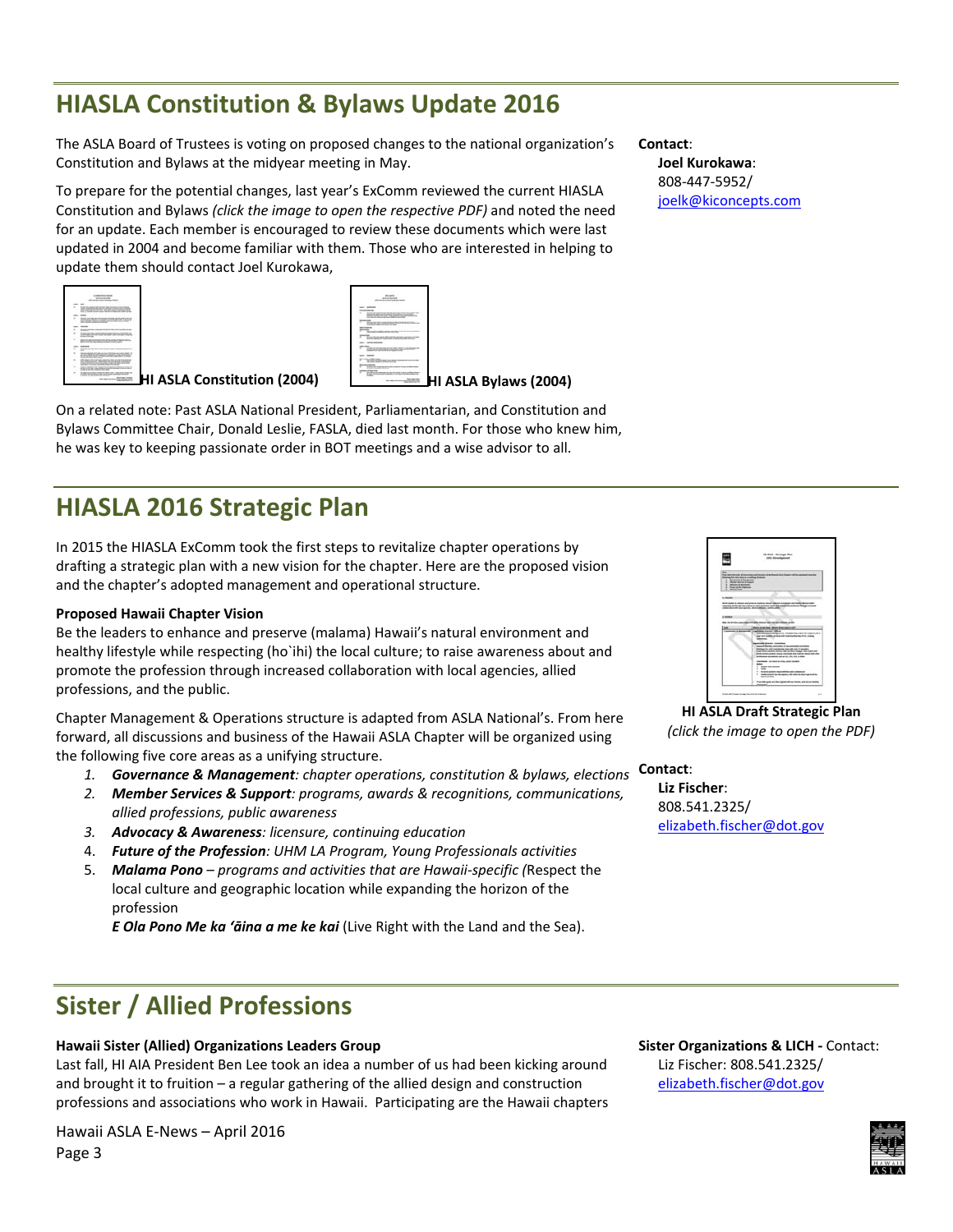of: ASL, AIA, APA, ULI, WTS, NAWIC, GSA, HAF, BIA, ASID, and ASHRAE. Also participating are DOCOMOMO, Open‐shop (Merit) Contractors, and BIA. Liz Fischer as the HIASLA representative has asked that LICH be invited to the group. Meetings are quarterly at AIA.

#### **LICH**

*Call for a HIASLA member to represent the Chapter at LICH events.* To ensure a continued strong partnership with the other member organizations of LICH, HIASLA needs a chapter member who works closely with the industry to step up.

| <b>Upcoming Events</b>                                                                                                                                                                                                                                                                                                                                                                                                                                                                                            |                                                                                                                                                                                                                                                                                                                                                                                                                          |
|-------------------------------------------------------------------------------------------------------------------------------------------------------------------------------------------------------------------------------------------------------------------------------------------------------------------------------------------------------------------------------------------------------------------------------------------------------------------------------------------------------------------|--------------------------------------------------------------------------------------------------------------------------------------------------------------------------------------------------------------------------------------------------------------------------------------------------------------------------------------------------------------------------------------------------------------------------|
| <b>APRIL 2016 - Landscape Architecture Month</b>                                                                                                                                                                                                                                                                                                                                                                                                                                                                  |                                                                                                                                                                                                                                                                                                                                                                                                                          |
| <b>Historic Urban Parks Presentation &amp; Talk Story - Community Event will Focus on the</b><br>History and Significance of Urban Open Space - the history of our urban parks and why<br>they still matter: a presentation & talk story event in Kakaako.                                                                                                                                                                                                                                                        | April 9 from 9-11am - Halekauwila<br>Place Apartments Community Room<br>located at 665 Halekauwila St,<br>Honolulu                                                                                                                                                                                                                                                                                                       |
| LaBASH - Ohio State University                                                                                                                                                                                                                                                                                                                                                                                                                                                                                    | April 7-9                                                                                                                                                                                                                                                                                                                                                                                                                |
| <b>Hawaii Island Celebrates Architecture Month</b><br>Both Aravena and Olmsted created highly successful projects through great design. The<br>brilliance of great design is that it can solve multiple problems, create beauty for the<br>inhabitants, and point to a positive future.<br>Olmsted and America's Urban Parks, A film by Rebecca Messner, Mike Messner<br>$\bullet$<br>executive producer.<br>The Power of Synthesis, Alejandro Aravena a 2014 TED talk<br><b>OLMSTED</b><br>AMERICA'S URBAN PARKS | Kona: April 14 6:00 pm - Donkey Mill<br>Art Center, 78-6670 Mamalahoa<br>Hwy<br>Info: Shaun Roth, 808-936-9815<br>Waimea: April 21 5:30 pm - W.M. Keck<br>Observatory Headquarters, Hualalai<br>Learning Theater, 65-1120<br>Mamalahoa Hwy<br>Info: Clem Lam, 808-885-4431<br>Hilo: April 29, 5:15 pm - Hawaii<br>Innovation Center at Hilo,<br>Conference Room, 117 Keawe St<br>Hilo<br>Info: Terry Cisco, 808-937-8953 |
| <b>May</b>                                                                                                                                                                                                                                                                                                                                                                                                                                                                                                        |                                                                                                                                                                                                                                                                                                                                                                                                                          |
| <b>ASLA BOT/ CPC Midyear Meeting (Washington DC)</b>                                                                                                                                                                                                                                                                                                                                                                                                                                                              | May 18-21                                                                                                                                                                                                                                                                                                                                                                                                                |
| <b>ASLA National Student Awards Submissions Due</b>                                                                                                                                                                                                                                                                                                                                                                                                                                                               | May 13                                                                                                                                                                                                                                                                                                                                                                                                                   |
| <b>June</b>                                                                                                                                                                                                                                                                                                                                                                                                                                                                                                       |                                                                                                                                                                                                                                                                                                                                                                                                                          |
| <b>LAF Summit on Landscape Architecture and the Future (Philadelphia)</b><br>The engaging event will bring together the landscape architecture community, including<br>preeminent thinkers and emerging leaders, to celebrate the LAF's $50th$ anniversary and<br>discuss directions for the future of the discipline.                                                                                                                                                                                            | June 10-11                                                                                                                                                                                                                                                                                                                                                                                                               |
| Congress for New Urbanism (CNU) (Detroit)                                                                                                                                                                                                                                                                                                                                                                                                                                                                         | June 8-11                                                                                                                                                                                                                                                                                                                                                                                                                |
| <b>ASLA National President 2017 Voting Closes</b>                                                                                                                                                                                                                                                                                                                                                                                                                                                                 | June 23                                                                                                                                                                                                                                                                                                                                                                                                                  |
| <b>2016 SHADE Summer Institute</b><br><b>Supported by HIASLA</b>                                                                                                                                                                                                                                                                                                                                                                                                                                                  | June through August                                                                                                                                                                                                                                                                                                                                                                                                      |
| July                                                                                                                                                                                                                                                                                                                                                                                                                                                                                                              |                                                                                                                                                                                                                                                                                                                                                                                                                          |
| 4 Nurseries* Tour (6 hours) *Tentatively Contemporary Landscaping, Koba's Nursery,<br>Hawaiian Sunshine, & Hui Ku Maoli Ola                                                                                                                                                                                                                                                                                                                                                                                       | <b>TBD</b>                                                                                                                                                                                                                                                                                                                                                                                                               |

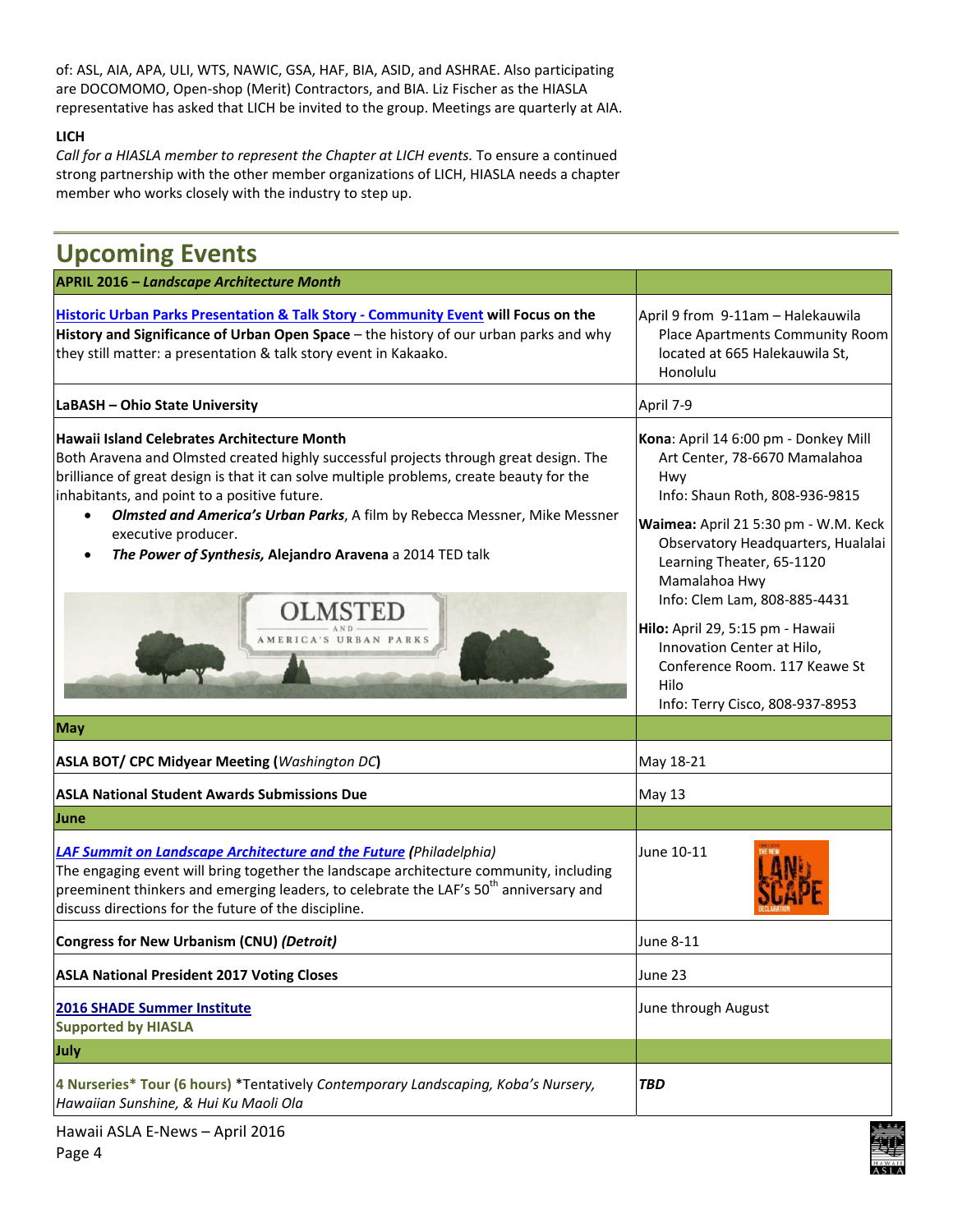| HIASLA Chapter Elections Open (depending on BOT approval in May)                                                                                                                                                                                                                                                                                                               | July 15               |
|--------------------------------------------------------------------------------------------------------------------------------------------------------------------------------------------------------------------------------------------------------------------------------------------------------------------------------------------------------------------------------|-----------------------|
| <b>August</b>                                                                                                                                                                                                                                                                                                                                                                  |                       |
| Green Infrastructure / Low Impact Development in Hawai'i (GI/LID) - An outcomes<br>focused workshop.<br>Urban stormwater management best practices are to collect and treat rainfall on site and<br>prevent runoff from entering the storm sewer system. Identify solutions for Hawaii's health<br>and build a network of resources to implement them. Co-sponsored by HIASLA. | August 09-10          |
| <b>ASLA Advocacy Summit (Indianapolis)</b>                                                                                                                                                                                                                                                                                                                                     | August 12-14          |
| HIASLA Chapter Elections Results Due (depending on BOT approval in May)                                                                                                                                                                                                                                                                                                        | August 19             |
| <b>September</b>                                                                                                                                                                                                                                                                                                                                                               |                       |
| <b>IUCN World Conservation Congress (Honolulu Convention Center)</b>                                                                                                                                                                                                                                                                                                           | September 1-10        |
| <b>Hawaii Pavilions</b> - this event is the FIRST TIME EVER that a subnational<br>$\bullet$<br>government has hosted this international meeting. It is HUGE for the State of<br>Hawaii to take this role.                                                                                                                                                                      |                       |
| The Tao of Planning (Kaua'i Grand Hyatt at Po'ipū)                                                                                                                                                                                                                                                                                                                             | September 21-23, 2016 |
| Hawai'i Congress of Planning Officials Conference                                                                                                                                                                                                                                                                                                                              |                       |
| <b>October</b>                                                                                                                                                                                                                                                                                                                                                                 |                       |
| <b>LICH Conference &amp; Tradeshow</b>                                                                                                                                                                                                                                                                                                                                         | <b>TBD</b>            |
| <b>HI ASLA Annual Meeting &amp; Officers Induction</b>                                                                                                                                                                                                                                                                                                                         | <b>TBD</b>            |
| <b>AIA Hawaii CANstruction</b>                                                                                                                                                                                                                                                                                                                                                 | October 8             |
| <b>ASLA Annual CPC/ BOT Meeting (New Orleans)</b>                                                                                                                                                                                                                                                                                                                              | October 20-21         |
| <b>ASLA Annual Meeting &amp; Expo (New Orleans)</b>                                                                                                                                                                                                                                                                                                                            | October 21-24         |
| <b>November</b>                                                                                                                                                                                                                                                                                                                                                                |                       |
| Joint meeting of HI ASLA 2016 & 2017 ExComm                                                                                                                                                                                                                                                                                                                                    | <b>TBD</b>            |
| <b>December</b>                                                                                                                                                                                                                                                                                                                                                                |                       |
| <b>Holiday Season!!</b>                                                                                                                                                                                                                                                                                                                                                        |                       |
| January 2017                                                                                                                                                                                                                                                                                                                                                                   |                       |
| <b>ASLA National Fellows Nominations Close</b>                                                                                                                                                                                                                                                                                                                                 | January 15            |
| ASLA National Annual Meeting Presentations submissions due                                                                                                                                                                                                                                                                                                                     | January 30            |
| February 2017                                                                                                                                                                                                                                                                                                                                                                  |                       |
| <b>RE-LEI Design Competition Opens</b>                                                                                                                                                                                                                                                                                                                                         | February 15           |
| March 2017                                                                                                                                                                                                                                                                                                                                                                     |                       |
| <b>ASLA National Professional Awards Submissions Due</b>                                                                                                                                                                                                                                                                                                                       | March 15              |
| <b>ASLA National Honorary Member Nominations Due</b>                                                                                                                                                                                                                                                                                                                           | March 15              |
| Later in 2017                                                                                                                                                                                                                                                                                                                                                                  |                       |
| <b>RE-LEI Design Competition Entries Due/ Awards</b>                                                                                                                                                                                                                                                                                                                           | April 1/ May 1        |
| <b>ASLA Annual Meeting &amp; Expo (Los Angeles)</b>                                                                                                                                                                                                                                                                                                                            | October 20-23         |